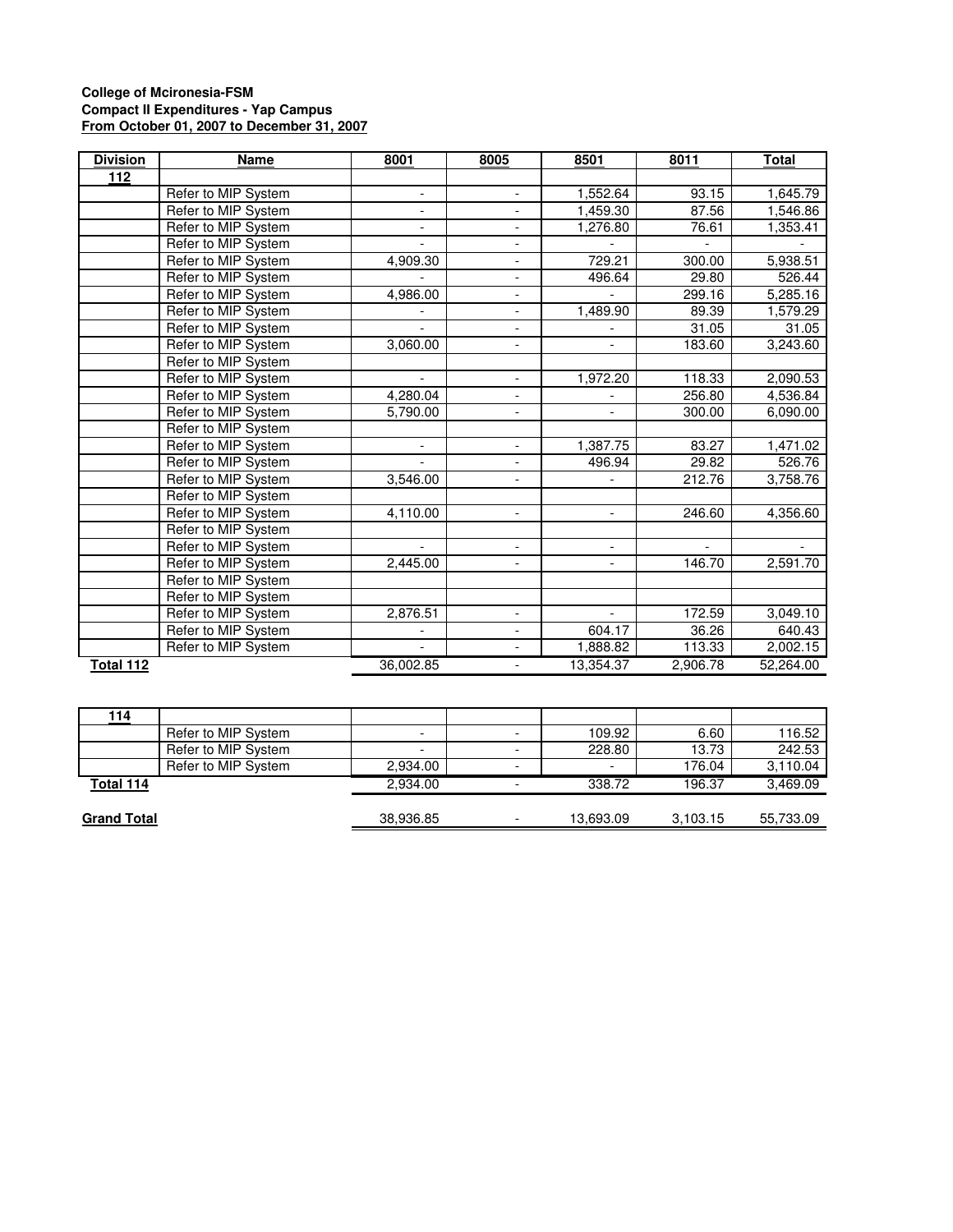## **College of Mcironesia-FSM Compact II Expenditures - Yap Campus From January 01, 2008 to March 31, 2008**

| <b>Division</b> | <b>Name</b>         | 8001                     | 8005                     | 8501                     | 8011     | Total     |
|-----------------|---------------------|--------------------------|--------------------------|--------------------------|----------|-----------|
| 112             |                     |                          |                          |                          |          |           |
|                 | Refer to MIP System | -                        |                          |                          |          |           |
|                 | Refer to MIP System | $\overline{\phantom{0}}$ | $\overline{\phantom{a}}$ | 1.260.30                 | 75.62    | 1,335.92  |
|                 | Refer to MIP System | -                        |                          | 491.40                   | 29.49    | 520.89    |
|                 | Refer to MIP System | $\overline{\phantom{a}}$ | $\overline{\phantom{a}}$ | 630.15                   | 37.81    | 667.96    |
|                 | Refer to MIP System | 6,403.66                 | $\overline{\phantom{a}}$ | 243.07                   | 360.00   | 7,006.73  |
|                 | Refer to MIP System |                          | $\overline{\phantom{a}}$ | 446.97                   | 26.82    | 473.79    |
|                 | Refer to MIP System | 5,817.00                 | $\overline{\phantom{0}}$ |                          | 349.02   | 6,166.02  |
|                 | Refer to MIP System |                          |                          |                          |          |           |
|                 | Refer to MIP System |                          | $\overline{\phantom{a}}$ | 964.52                   | 26.82    | 991.34    |
|                 | Refer to MIP System | 3,908.00                 | $\blacksquare$           |                          | 234.48   | 4,142.48  |
|                 | Refer to MIP System | 4,110.00                 | $\overline{\phantom{a}}$ | $\overline{\phantom{a}}$ | 246.60   | 4,356.60  |
|                 | Refer to MIP System |                          | -                        |                          |          |           |
|                 | Refer to MIP System | 6,183.38                 | $\overline{\phantom{a}}$ |                          | 360.00   | 6,543.38  |
|                 | Refer to MIP System | 7,047.80                 | $\overline{\phantom{a}}$ | 887.04                   | 360.00   | 8,294.84  |
|                 | Refer to MIP System |                          | $\overline{\phantom{a}}$ | 986.10                   | 59.17    | 1,045.27  |
|                 | Refer to MIP System | $\overline{\phantom{a}}$ | $\overline{\phantom{a}}$ | 140.00                   | 8.40     | 148.40    |
|                 | Refer to MIP System |                          |                          |                          |          |           |
|                 | Refer to MIP System | 4,137.00                 | $\overline{\phantom{a}}$ |                          | 248.22   | 4,385.22  |
|                 | Refer to MIP System |                          | $\overline{\phantom{0}}$ | 893.94                   | 53.64    | 947.58    |
|                 | Refer to MIP System | 4,795.00                 | $\blacksquare$           |                          | 287.70   | 5,082.70  |
|                 | Refer to MIP System |                          | $\overline{\phantom{a}}$ |                          | 48.25    | 48.25     |
|                 | Refer to MIP System | $\overline{a}$           | $\overline{\phantom{a}}$ | 804.09                   |          | 804.09    |
|                 | Refer to MIP System | 3,423.00                 | -                        |                          | 205.38   | 3,628.38  |
|                 | Refer to MIP System |                          | $\overline{\phantom{a}}$ | 893.94                   | 53.64    | 947.58    |
|                 | Refer to MIP System | $\overline{a}$           | $\blacksquare$           | 493.05                   | 29.58    | 522.63    |
|                 | Refer to MIP System | 3,402.00                 | $\overline{\phantom{a}}$ |                          | 204.12   | 3,606.12  |
|                 | Refer to MIP System |                          | $\overline{\phantom{a}}$ |                          |          |           |
|                 | Refer to MIP System |                          |                          | 1,087.50                 | 65.25    | 1,152.75  |
| Total 112       |                     | 49,226.84                |                          | 10,222.07                | 3,370.01 | 62,818.92 |

| 114                |                     |                          |                          |                          |          |           |
|--------------------|---------------------|--------------------------|--------------------------|--------------------------|----------|-----------|
|                    | Refer to MIP System | $\overline{\phantom{0}}$ |                          | (109.92)                 |          | (109.92)  |
|                    | Refer to MIP System |                          |                          | (228.80)                 | 16.02    | (212.78)  |
|                    | Refer to MIP System | 3,423.00                 | $\overline{\phantom{0}}$ | $\overline{\phantom{0}}$ | 205.38   | 3,628.38  |
| Total 114          |                     | 3.423.00                 |                          | (338.72)                 | 221.40   | 3,305.68  |
|                    |                     |                          |                          |                          |          |           |
| <b>Grand Total</b> |                     | 52,649.84                | $\overline{\phantom{0}}$ | 9,883.35                 | 3.591.41 | 66,124.60 |